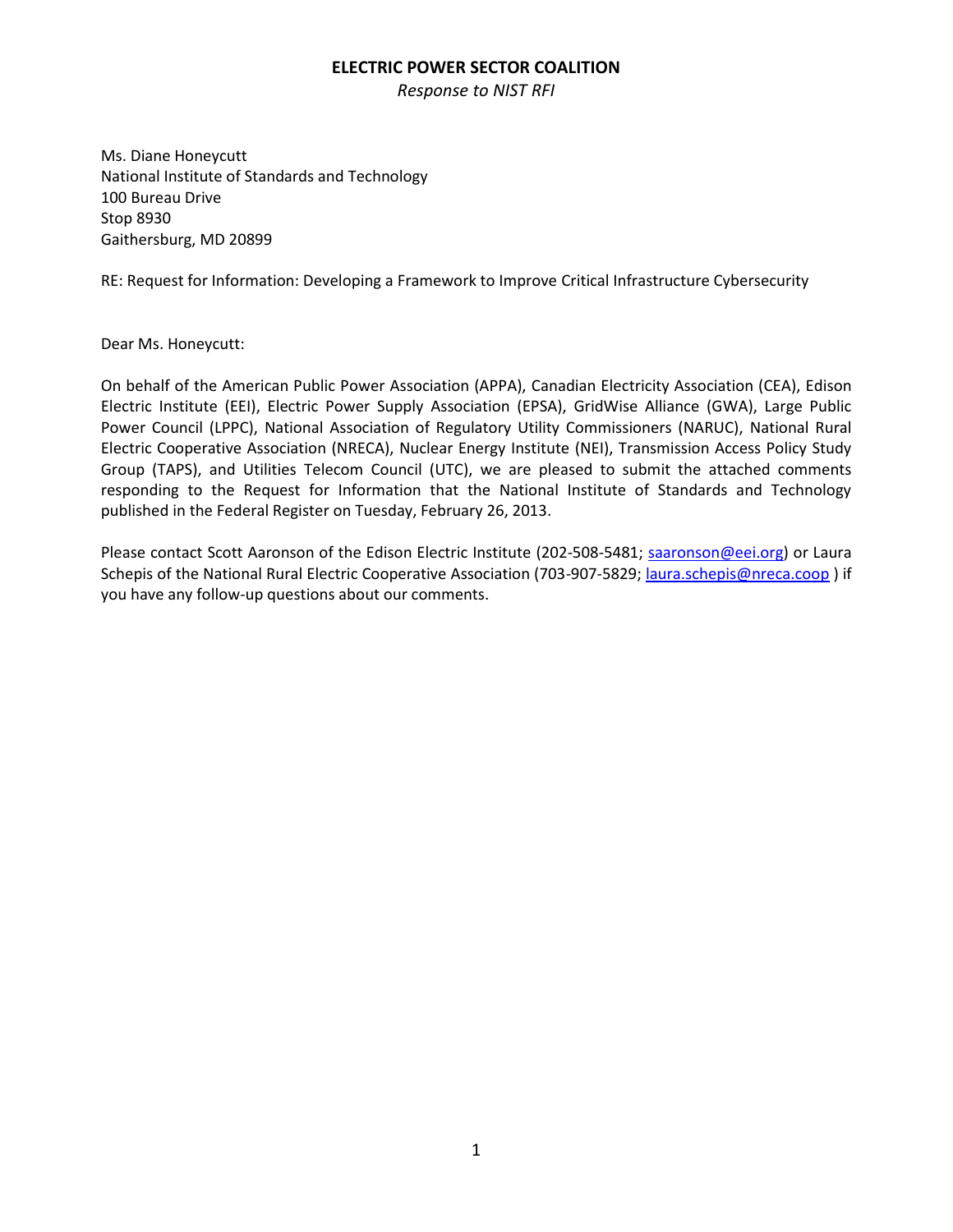*Response to NIST RFI*

# **Comments of APPA, CEA, EEI, EPSA, GWA, LPPC, NARUC, NRECA, NEI, TAPS, and UTC**

# **On the NIST RFI:**

# **Developing a Framework to Improve Critical Infrastructure Cybersecurity**

The American Public Power Association (APPA) represents the interests of more than 2,000 publicly-owned electric utility systems across the country, serving approximately 47 million Americans. APPA member utilities include state public power agencies and municipal electric utilities that serve some of the nation's largest cities. However, the vast majority of these publicly-owned electric utilities serve small and mediumsized communities in 49 states, all but Hawaii.

The Canadian Electricity Association (CEA) is the national forum and voice of the evolving electricity business in Canada. The Association contributes to the regional, national and international success of its members through the delivery of quality value-added services. At the heart of CEA is a core of corporate utility member companies. In addition, major electrical manufacturers, corporate consulting companies and several hundred other company and individual members are grouped within CEA's broad structure. CEA members generate, transmit and distribute electrical energy to industrial, commercial, residential and institutional customers across Canada every day. From vertically-integrated electric utilities, to power marketers, to the manufacturers and suppliers of materials, technology and services that keep the industry running smoothly – all are represented by this national industry association.

The Edison Electric Institute (EEI) is the trade association of U.S. shareholder-owned electric companies. EEI's U.S. members serve more than 98% of the ultimate customers of electricity in the shareholder-owned segment of the industry and represent about 70% of the U.S. electric power industry.

The Electric Power Supply Association (EPSA) is the national trade association representing competitive power suppliers, including generators and marketers. Competitive suppliers, which, collectively, account for 40 percent of the installed generating capacity in the United States, provide reliable and competitively priced electricity from environmentally responsible facilities. EPSA seeks to bring the benefits of competition to all power customers.

The GridWise Alliance (GWA) is working to advance national and state grid modernization policies that will enhance grid reliability and resilience and transform the electric system to meet the needs of a twenty-first century grid. Founded in 2003, the GridWise Alliance (GWA) represents the broad and diverse stakeholders that design, build and operate the electric grid. Our members include: investor-owned, municipal and public power utilities; information technology, telecommunications and other service and equipment providers; Independent System Operators (ISOs) & Regional Transmission Organizations (RTOs); colleges and universities; and, energy consultants.

The Large Public Power Council (LPPC) represents 26 of the largest state and municipal-owned utilities in the nation. Together, LPPC's members represent 90 percent of the transmission investment owned by nonfederal public power entities.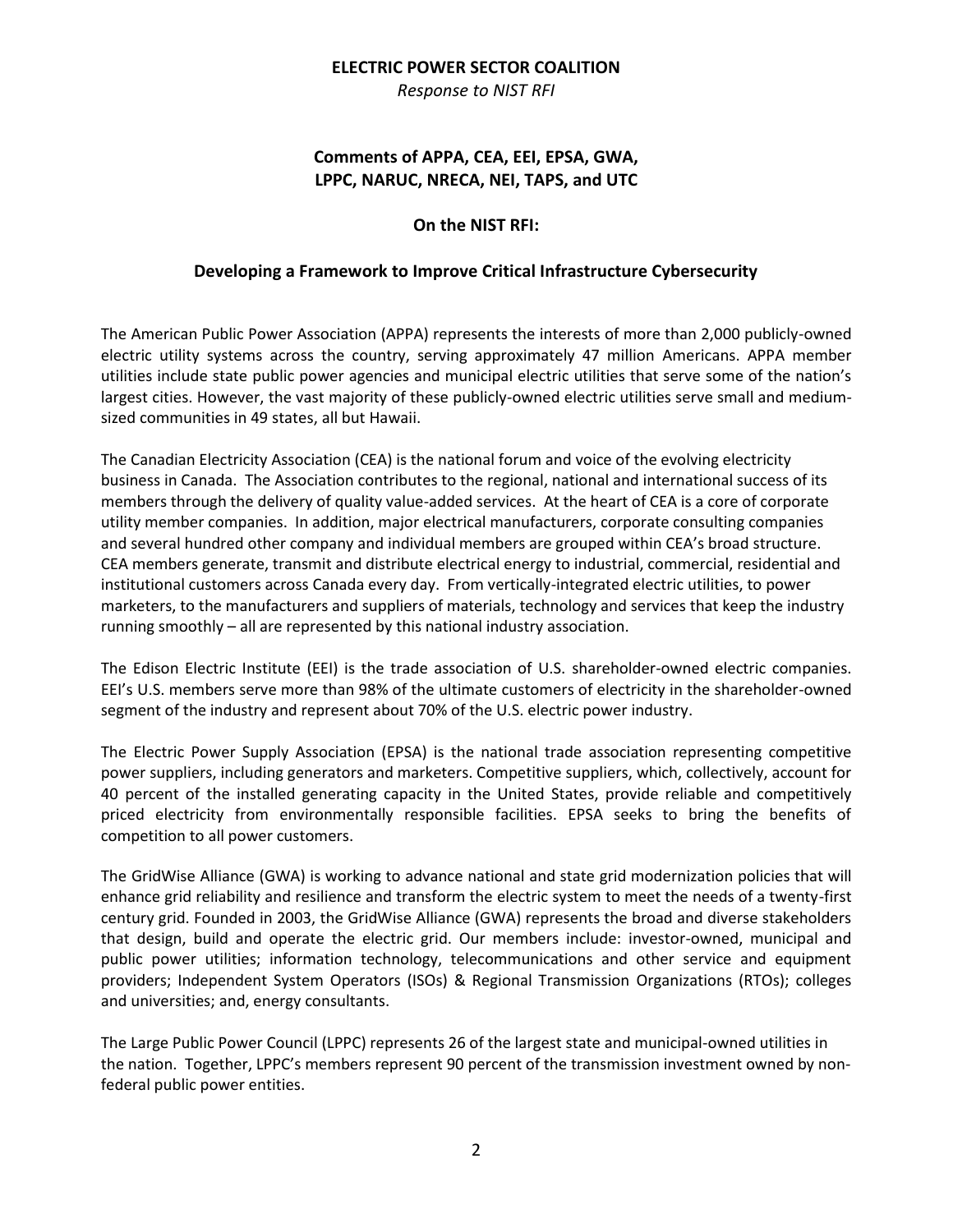*Response to NIST RFI*

The National Association of Regulatory Utility Commissioners (NARUC) is a quasi-governmental, non-profit organization founded in 1889. NARUC's membership includes the public utility commissions serving all States and territories. NARUC's mission is to serve the public interest by improving the quality and effectiveness of public utility regulation. NARUC's members regulate the retail rates and services of electric, gas, water, and telephone utilities. NARUC's members are obligated under the laws of our respective States to assure the establishment and maintenance of such utility services as may be required by the public convenience and necessity, and to assure that such services are provided under rates and subject to terms and conditions of service that are just, reasonable, and non-discriminatory. This duty extends to ensuring the reliability and security of the facilities used to provide the services that NARUC's members regulate.

The National Rural Electric Cooperative Association (NRECA) is the national service organization dedicated to representing the national interests of cooperative electric utilities and the consumers they serve. NRECA is the national service organization for more than 900 not-for-profit rural electric utilities that provide electric energy to over 42 million people in 47 states or 12 percent of electric customers. Kilowatt-hour sales by rural electric cooperatives account for approximately 11 percent of all electric energy sold in the United States. NRECA members generate approximately 50 percent of the electric energy they sell and purchase the remaining 50 percent from non-NRECA members. The vast majority of NRECA members are not-for profit, consumer-owned cooperatives. NRECA's members also include approximately 67 generation and transmission ("G&T") cooperatives, which generate and transmit power to 668 of the 838 distribution cooperatives. The G&Ts are owned by the distribution cooperatives they serve. Remaining distribution cooperatives receive power directly from other generation sources within the electricity sub-sector. Both distribution and G&T cooperatives were formed to provide reliable electric service to their owner-members at the lowest reasonable cost.

The Nuclear Energy Institute (NEI) is the organization responsible for establishing unified industry policy on matters affecting the nuclear energy industry, including the regulatory aspects of generic operational and technical issues. NEI's members include all entities licensed to operate commercial nuclear power plants in the United States, nuclear plant designers, major architect/engineering firms, fuel cycle facilities, nuclear materials licensees, and other organizations and entities involved in the nuclear energy industry.

Transmission Access Policy Study Group (TAPS) is an association of transmission-dependent utilities (TDUs) in more than 35 states, promoting open and non-discriminatory transmission access. As TDUs, TAPS members are users of the BPS, highly reliant on the reliability of facilities owned and operated by others for the transmission service required to meet TAPS members' loads.

The Utilities Telecom Council (UTC) is a global trade association dedicated to creating a favorable business, regulatory, and technological environment for companies that own, manage, or provide critical telecommunications systems in support of their core business. Founded in 1948 to advocate for the allocation of additional radio spectrum for power utilities, UTC has evolved into a dynamic organization that represents electric, gas, and water utilities; natural gas pipelines; critical infrastructure companies; and other industry stakeholders.

All the above organizations are part of a broader coalition of electric power stakeholders focused on cybersecurity. This coalition represents the full range of electric generation, transmission and distribution companies in the United States, as well as regulators and Canadian utilities.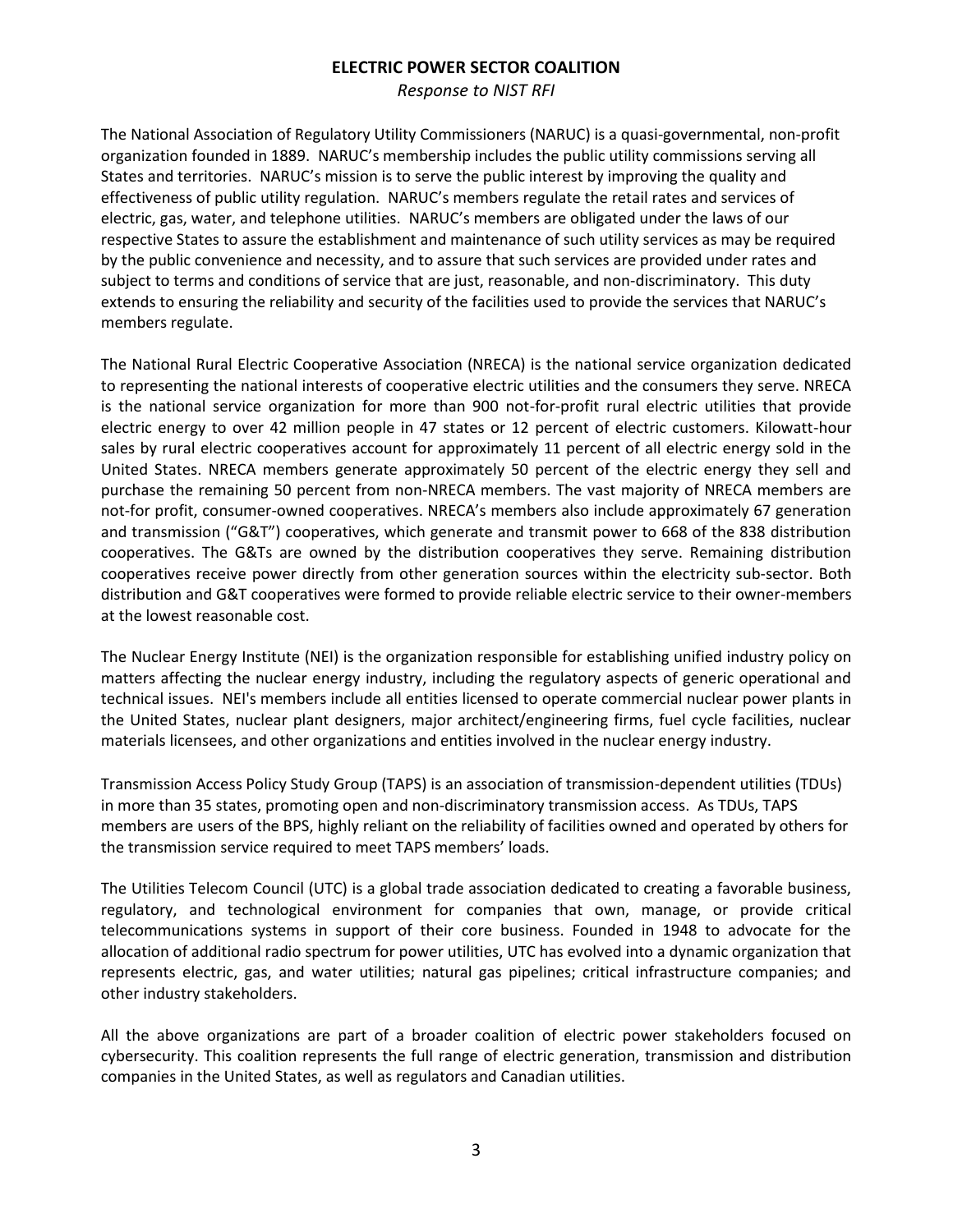*Response to NIST RFI*

Protecting the North American electric grid and ensuring a reliable supply of power is the electric utility industry's top priority. Thus, our industry takes cybersecurity threats very seriously. The coalition shares the goals of the Executive Order to enhance the protection and resilience of the nation's critical infrastructure through government-industry partnerships. We welcome the opportunity to comment on the NIST Cybersecurity Framework.

The power grid is a complex infrastructure made up of networked generation, transmission, distribution, control, and communication technologies which can be damaged by natural events such as severe storms as well as malicious events such as a cyber attack. Cybersecurity is not new to the electricity sector—it has been a growing priority over the past decade. The sector employs threat mitigation actions focused on preparation, prevention, resiliency, response, and recovery in its operations. As threats to the grid continue to grow more sophisticated, the sector continues to strengthen its defenses.

Given that a diverse group of owners, users, and operators are responsible for maintaining this highly integrated system, the industry has found common cause to work together to secure and protect our shared infrastructure. In addition to close collaboration as an industry, we also are working directly with government partners to more thoroughly understand the threat environment and, thus, better protect our systems. These comments respond to the NIST RFI in this broader context.

We strongly support the Executive Order's directive that the Cybersecurity Framework "shall provide a prioritized, flexible, repeatable, and performance-based and cost- effective approach." Sec. 7(b). To that end, we believe that the framework must:

- (1) Be high-level and flexible, to ensure that the Cybersecurity Framework can be adapted to the Nation's diverse critical infrastructure sectors, without unintended consequences,
- (2) Build upon each sector's existing processes, standards and guidance, including the sectorspecific regulatory standards which already exist in the electric and nuclear industries; $1$
- (3) Avoid time-consuming and unnecessary duplication of efforts;<sup>2</sup>
- (4) Preserve and build upon existing public-private partnerships;<sup>3</sup> and
- (5) Be risk-based and cost-effective.

DOE and DHS, in partnership with the private sector, have undertaken the Electricity Subsector Cybersecurity Capabilities and Maturity Model ("ES-C2M2") to strengthen the industry's cyber readiness by enabling electric utilities and grid operators to assess their cybersecurity capabilities and prioritize their security investments. The ES-C2M2 is a flexible, risk-based and cost-effective framework. A number of the organizations represented by the coalition worked closely with DOE to develop the ES-C2M2 and are using the model to assess capabilities and make tangible resource allocation decisions. The ES-C2M2 could well serve as a sound starting point for the Cybersecurity Framework that NIST has been tasked to develop.

l

 $1$  This is consistent with Section 7 of the Executive Order, which directs that the Cybersecurity Framework incorporate existing consensus-based standards and industry best practices to the fullest extent possible.

 $2$  This is consistent with Sec. 10(c) of the Executive Order which requires agencies to report on duplicative, conflicting or excessively burdensome cybersecurity requirements.

<sup>&</sup>lt;sup>3</sup> See generally Section 8 of the Executive Order.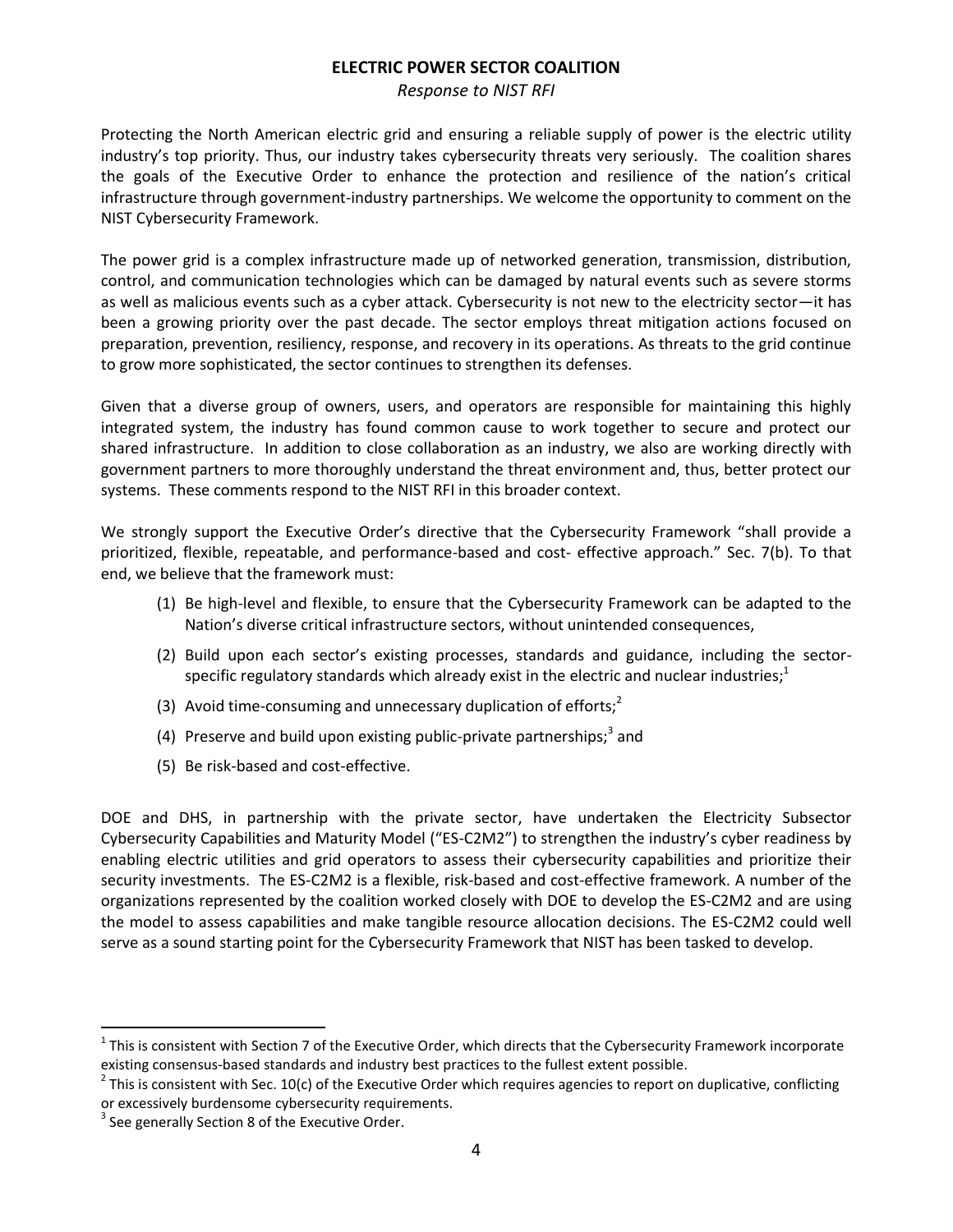*Response to NIST RFI*

As a result of passage of the Energy Policy Act of 2005, the electricity sub-sector in the United States has been subject to mandatory, enforceable, cybersecurity standards developed and enforced by the North American Electric Reliability Corporation (NERC), under the jurisdiction of the Federal Energy Regulatory Commission ("FERC"). Considerable resources and much time have been dedicated to the drafting and implementation of these cybersecurity standards. NERC standard development relies heavily on the technical expertise of industry experts to ensure that these mandatory cybersecurity standards are technically and operationally sound, fully responsive to FERC regulatory directives, and do not result in unintended consequences for the reliable operation of the bulk power system. Moreover, given that the North American grid is international, with US and Canadian utilities interconnected at more than 35 points along the border, NERC standards must be drafted in a manner that addresses the concerns and allows for their approval by relevant Canadian governmental authorities.

Owners and operators of nuclear energy facilities in the United States are also subject to extensive regulation by the Nuclear Regulatory Commission (NRC) to ensure cyber protection. The nuclear energy industry implemented a cybersecurity program in 2002 to protect critical digital assets. In 2009, the NRC built upon this program by establishing cybersecurity regulations for U.S. nuclear reactors and today critical systems used to control these facilities are not connected to the Internet. A NERC-NRC memorandum of understanding and policy statement by the NRC ensure that there is good coordination between NERC and the NRC, so that no gaps in protection exist for nuclear generators.

We emphasize at the outset that the ES-C2M2 is neither a substitute for, nor a competitor with the mandatory standards approved by independent regulatory agencies such as FERC and the NRC. These mandatory standards address public policy objectives that are unique to the electric and nuclear sectors. The Cybersecurity Framework is intended, in our view, to accomplish a much broader task, of leveraging the federal government's capabilities and expertise with that of the nation's private sector critical infrastructure owners and operators, to ensure cybersecurity protection and resiliency through rapid sharing and adoption of voluntary standards, guidelines and best practices and close cooperation with our federal government partners. Moreover, any framework must not undermine the existing NERC standards development process, which develops standard that can operate on the North American grid and helps to assure cybersecurity on an international basis.

Our organizations, our diverse memberships, and others in the electric industry also work with government partners in a variety of voluntary contexts to protect against cyber threats.

Through these efforts, we have learned that industry standards provide a foundation for a baseline level of security and encourage widespread adoption of good business practices. However, standards alone are not sufficient because the cybersecurity threat environment is constantly changing and threats by our nation's adversaries may emerge rapidly.

Imminent cyber threats require quick action and flexibility. Timely dissemination of threat information and analysis must play an important role in informing protective actions. We must have close collaboration with the government and emergency response protocols that are planned and practiced before a disaster strikes.

Therefore, we strongly support the provisions of the Executive Order furthering timely information sharing about cyber threats among the government and owners and operators of critical infrastructure. Close collaboration between government and industry is needed to truly mitigate cyber risk. Just as our industry does not have intelligence gathering capabilities, the government does not have the expertise to operate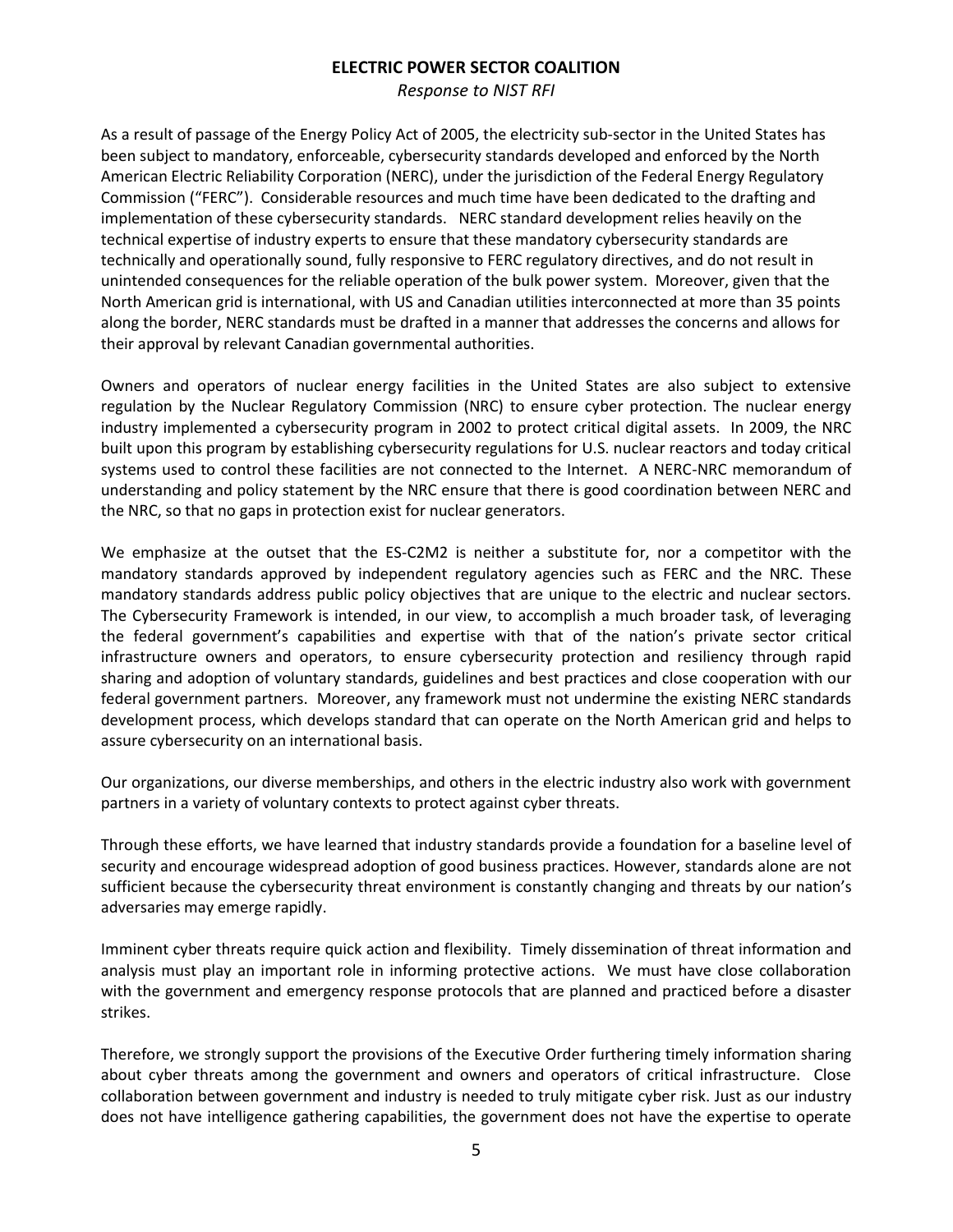*Response to NIST RFI*

an electric utility system. Both have roles to play and a close working relationship is needed in addition to information sharing. Our efforts will be vastly improved with better information sharing capability and clearer understanding of roles among various government agencies, which the Executive Order seeks to achieve.

Many of our members also work closely with DHS and the U.S. Secret Service to prepare for events of national significance; they also work with the National Security Agency (NSA) and Department of Defense (DOD) on addressing mission-critical electric power needs "on the ground" at the base level and from the national perspective.

Among the existing government-industry partnerships we believe NIST should be aware of as it seeks to craft a "framework" is the innovative and cooperative approach the electricity sub-sector and the federal government are now pursuing. With both sides committing their expertise and leadership to keep the electric grid as secure and resilient as possible, the industry is working to improve coordination with the government at the most senior levels.

Specifically, a group of CEOs from the investor-owned, public power and cooperative segments of the electricity sub-sector have engaged in what we hope will become an ongoing partnership with senior officials throughout the government, including the White House National Security Staff, Department of Energy (DOE) Deputy Secretary Daniel Poneman and Department of Homeland Security (DHS) Deputy Secretary Jane Holl Lute. This collaboration has resulted in classified briefings to make senior industry executives aware of the full scope of the threats facing the electric grid, as well as a commitment from government representatives to improve the flow of information between the government and industry. Other initiatives for this government-industry partnership include addressing legal, technical, and procedural hurdles associated with the deployment of proprietary government technology on utility networks to improve real-time situational awareness, and a directive to identify roles and responsibilities that will expedite response and recovery should a major power disruption occur.

To summarize, we believe the foundational elements are in place to develop a Cybersecurity Framework that will meet the requirements of the Executive Order in ways that are responsive to the specific needs and concerns of the electricity sub-sector. These foundational elements include the mandatory standards our industry must comply with, the voluntary ES-C2M2 framework that is already in use, the robust coordination among industry and government partners outlined above, and the technological advancements in detection and resilience that continue to improve the cyber preparedness of our shared critical infrastructure. We appreciate your efforts and focus on this national security imperative, and hope our positive experiences as an industry can serve as a model that informs the framework for all critical sectors.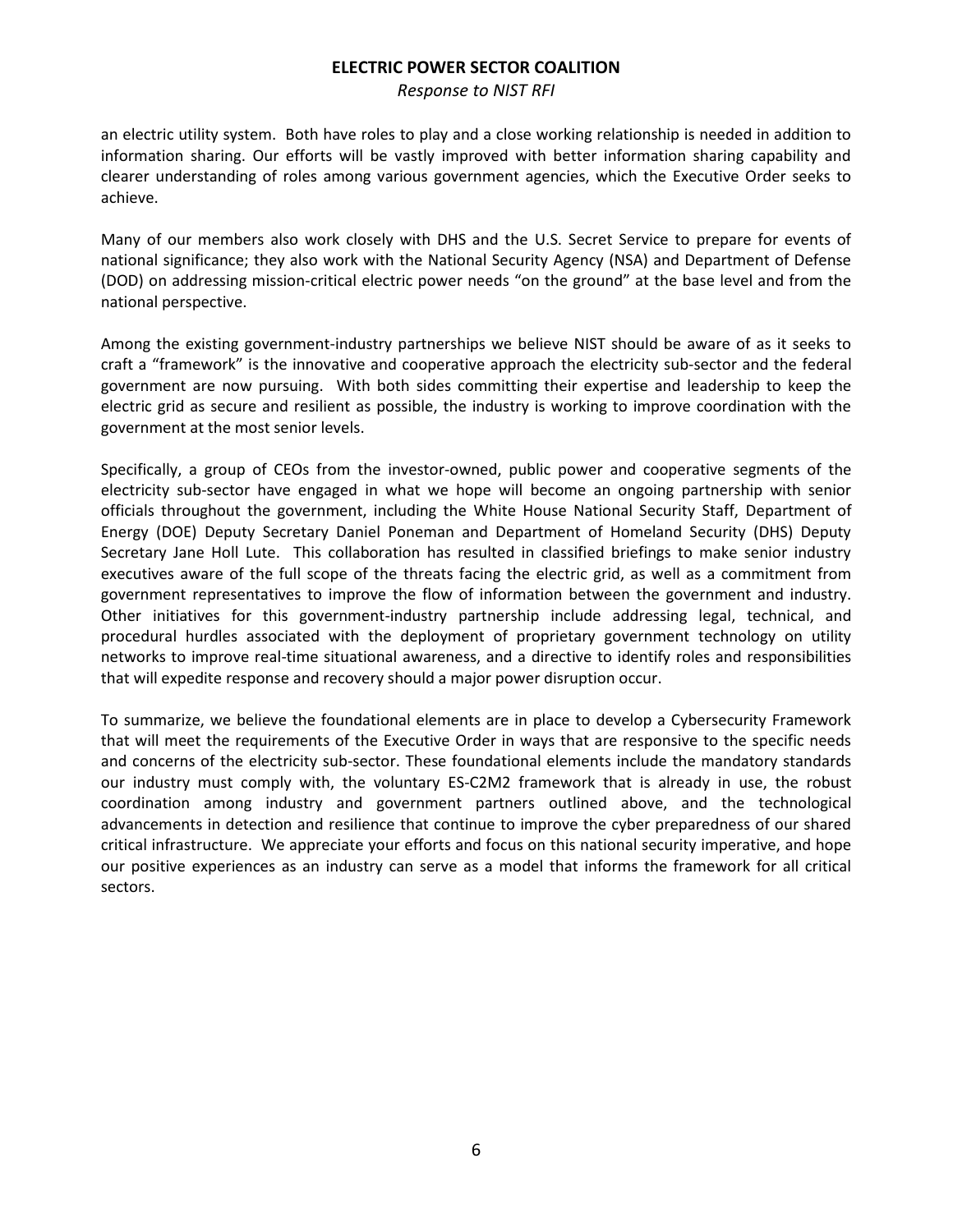*Response to NIST RFI*

#### **AMERICAN PUBLIC POWER ASSOCIATION**

*By: /s/ Susan N. Kelly*

*Susan N. Kelly* Senior Vice President of Policy

American Public Power Association Analysis and General Counsel 1875 Connecticut Ave. NW, Suite 1200 Washington, DC 20009 (202) 467-2900 [skelly@publicpower.org](mailto:skelly@publicpower.org)

#### *By:/s/ Allen Mosher*

*Allen Mosher* Vice President of Policy Analysis and Reliability **Standards** 

American Public Power Association 1875 Connecticut Ave. NW, Suite 1200 Washington, DC 20009 (202) 467-2944 [amosher@publicpower.org](mailto:amosher@publicpower.org) 

## **CANADIAN ELECTRICITY ASSOCIATION**

*By: /s/ Patrick Brown*

*Patrick Brown* Director, U.S. Affairs

Canadian Electricity Association 350 Sparks Street, Suite 1100 Ottawa, Ontario Canada K1R7S8 (613) 230-9263 [brown@electricity.ca](mailto:brown@electricity.ca)

### **EDISON ELECTRIC INSTITUTE**

### *By: /s/ Scott Aaronson*

*Scott Aaronson* Director, Government Affairs [saaronson@eei.org](mailto:saaronson@eei.org)

*By: /s/ David Batz* Director, Cyber and Infrastructure Security [dbatz@eei.org](mailto:dbatz@eei.org)

Edison Electric Institute 701 Pennsylvania Avenue, N.W. Washington, DC 20004-2696 (202) 508-5000

### **ELECTRIC POWER SUPPLY ASSOCIATION**

*By:/s/ John Shelk*

*John Shelk* Chief Executive Officer [jshelk@epsa.org](mailto:jshelk@epsa.org)

#### *By:/s/ William Burlew*

*William Burlew* Vice President [bburlew@epsa.org](mailto:bburlew@epsa.org) (202) 349-0146 Ext. 106

Electric Power Supply Association 1401 New York Avenue, NW Suite 1230 Washington, DC 20005-2110 (202) 628-8200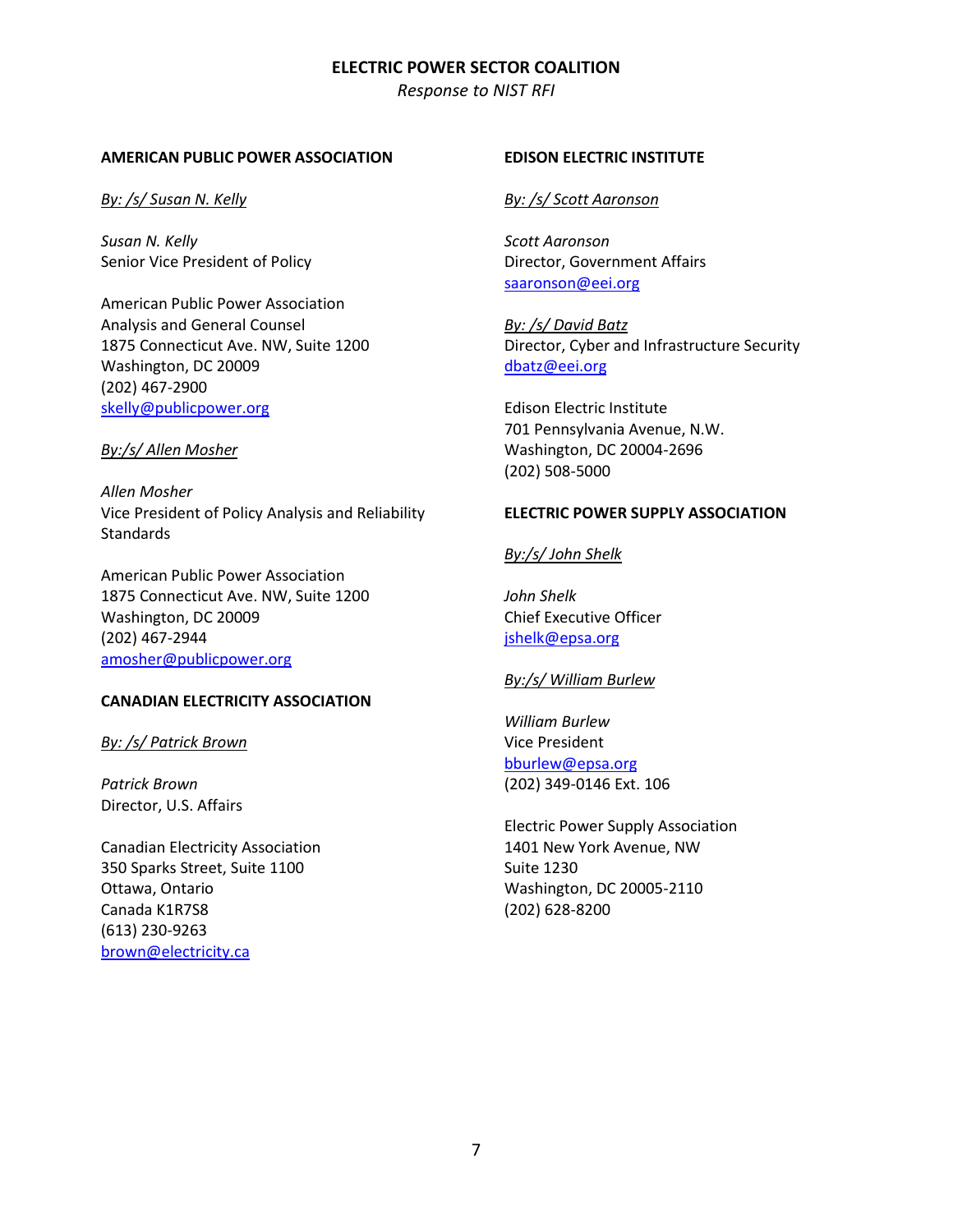*Response to NIST RFI*

#### **GRIDWISE ALLIANCE**

#### *By:/s/ Becky Harrison*

*Becky Harrison* Chief Executive Officer

GridWise Alliance 1155  $15<sup>th</sup>$  Street, NW Suite 500 Washington, DC 20005 (202) 530-9740

#### **LARGE PUBLIC POWER COUNCIL**

*By:/s/ Jonathan D. Schneider By:/s/ Jonathan P. Trotta*

*Jonathan D. Schneider Jonathan P. Trotta*

STINSON MORRISON HECKER LLP 1775 Pennsylvania Ave. NW, Suite 800 Washington, DC 20006-4605 (202) 728-3034 [jschneider@stinson.com](mailto:jschneider@stinson.com) [jtrotta@stinson.com](mailto:jtrotta@stinson.com) Counsel for Large Public Power Council

# **NATIONAL ASSOCIATION OF REGULATORY UTILITY COMMISSIONERS**

### *By:/s/ James Bradford Ramsay*

*James Bradford Ramsay* General Counsel

*Holly Rachel Smith* Assistant General Counsel

National Association of Regulatory Utility Commissioners 1101 Vermont Avenue, N.W., Suite 200 Washington, D.C. 20005 (202) 898-2007 [jramsay@naruc.org](mailto:jramsay@naruc.org)

## **NATIONAL RURAL ELECTRIC COOPERATIVE ASSOCIATION**

### *By:/s/ Laura Marshall Schepis*

Laura Marshall Schepis Senior Director, Legislative Affairs (703) 907-5829 [laura.marshallschepis@nreca.coop](mailto:laura.marshallschepis@nreca.coop)

#### *By:/s/Barry R. Lawson*

*Barry R. Lawson* Associate Director, Power Delivery & Reliability (703) 907-5781 [barry.lawson@nreca.coop](mailto:barry.lawson@nreca.coop)

National Rural Electric Association 4301 Wilson Boulevard Mailcode GR11-253 Arlington, VA 22203